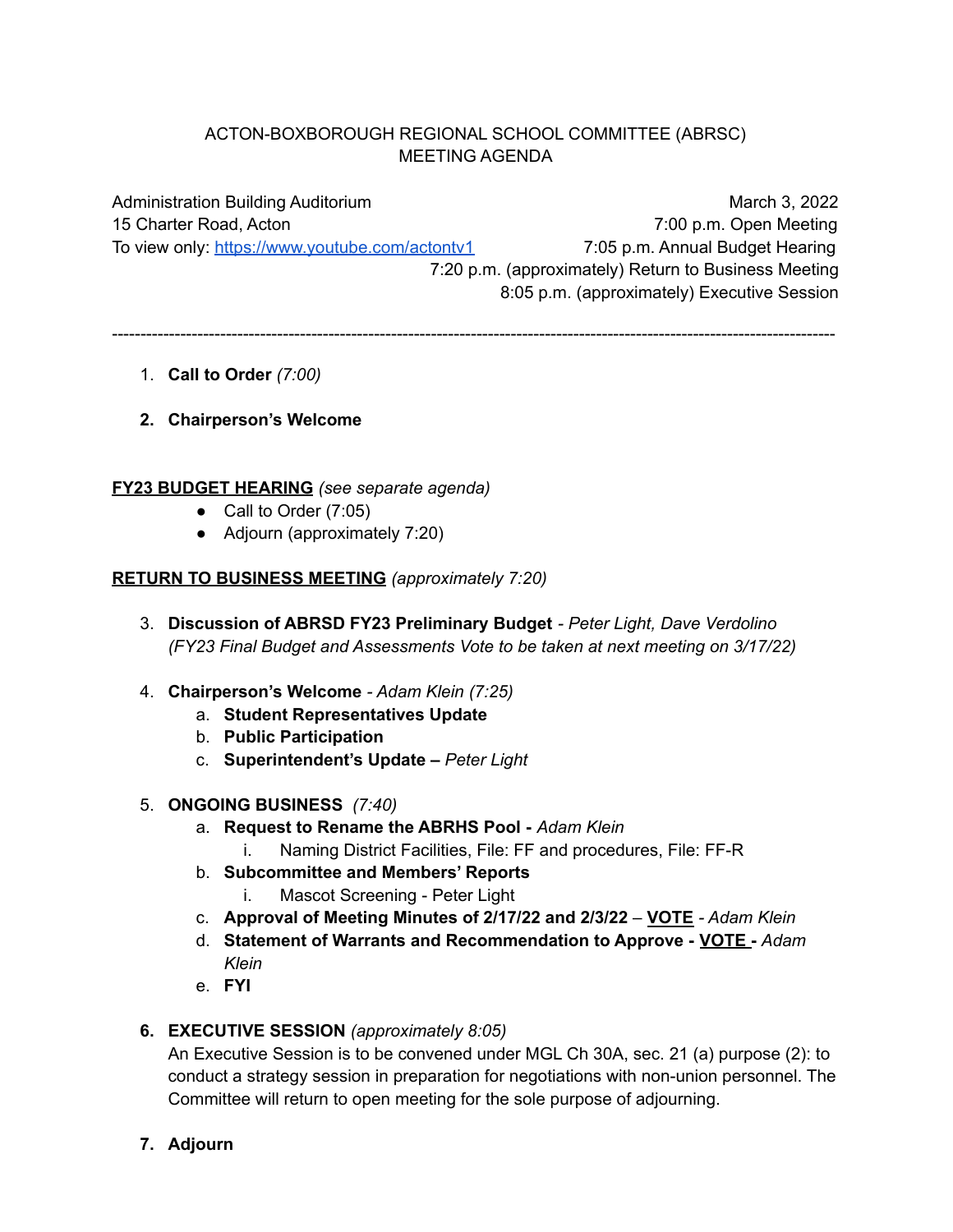### **NEXT MEETINGS:**

*ABRSC*: March 17, April 7 and May 5 at 7:00 p.m.

*Next Community Coffee with the Superintendent & ABRSC Chair via zoom:* March 9th at 8:30 - 9:30 a.m.

# **FOR YOUR INFORMATION (FYI)**

- 1. Acton Annual Election is March 29, 2022 and Town Meeting is May 16
- 2. Boxborough 2022 Annual Election Calendar, Town Meeting is May 9
- 3. Certification of Acton Boxborough Excess and Deficiency, 2/15/22
- 4. Acton Finance Committee FY23 Point of View

Posted on 2/28/22 at 4:00 p.m. (See separate agenda for Budget Hearing)